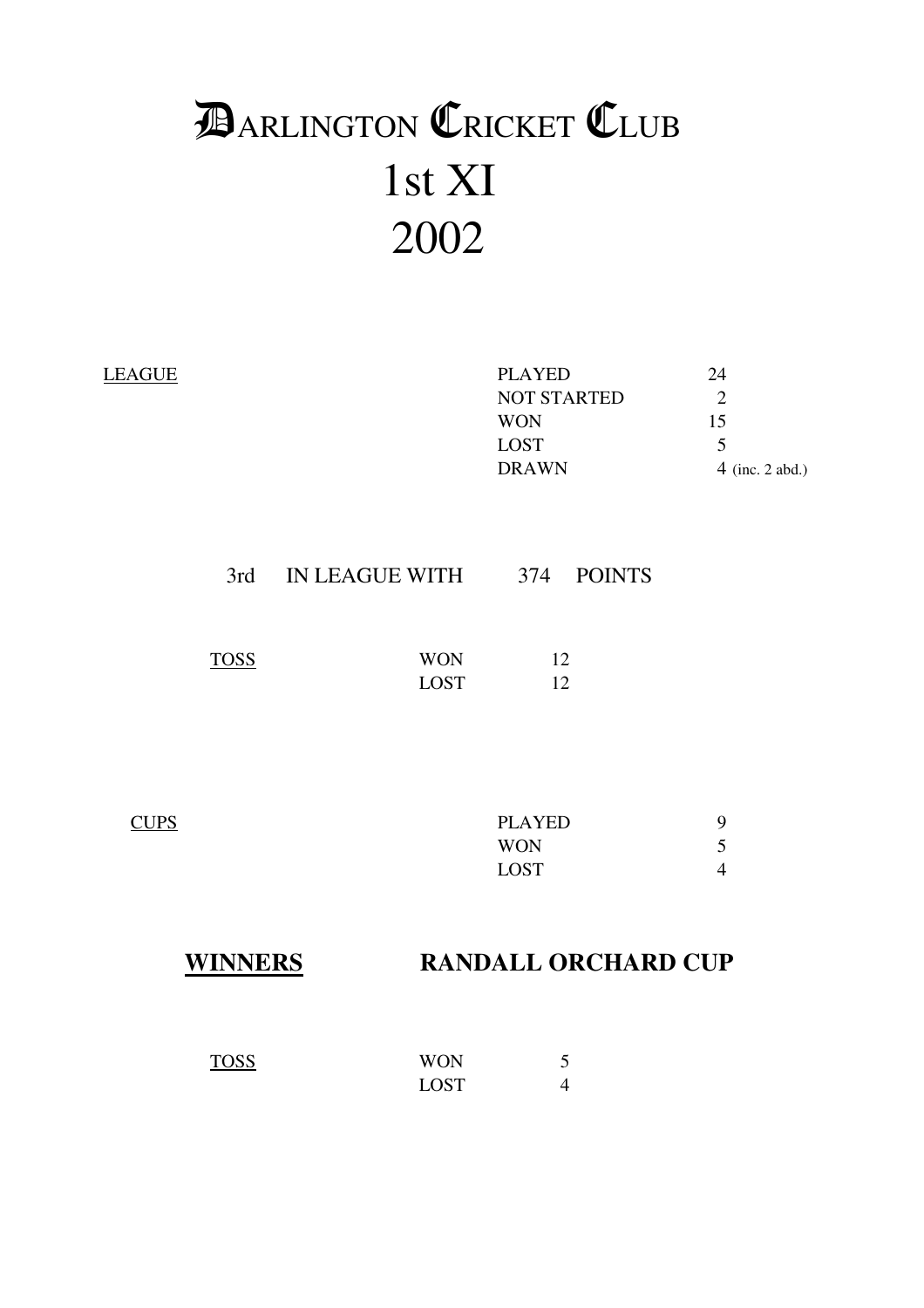### LEAGUE

| <u>LL.CCL</u>          |         |         |                | Highest  | <b>Not</b> | Comp.          |         | <b>Balls</b> | Balls/ |                  | Number of      |
|------------------------|---------|---------|----------------|----------|------------|----------------|---------|--------------|--------|------------------|----------------|
|                        | Matches | Innings | Runs           | Score    | Out        | <b>Innings</b> | Average | Faced        | Run    | $\frac{4's}{4}$  | 6's            |
| M.E. JOBLING           | 22      | 22      | 727            | 76*      | 5          | 17             | 42.76   | 1145         | 1.575  | 85               | 6              |
| N. PRATT               | 24      | 24      | 824            | $114*$   | 3          | 21             | 39.24   | 1389         | 1.686  | 116              | 15             |
| M. STAINSBY            | 24      | 24      | 628            | $85*$    | 3          | 21             | 29.90   | 1258         | 2.003  | 76               | $\overline{0}$ |
| J.G. MOODY             | 24      | 21      | 389            | 55*      | 7          | 14             | 27.79   | 758          | 1.949  | 30               | $\overline{0}$ |
| <b>HANIF-UR-REHMAN</b> | 24      | 24      | 565            | 85       | $\theta$   | 24             | 23.54   | 645          | 1.142  | 77               | 16             |
| S.N. WHITEHEAD         | 23      | 17      | 237            | 59*      | 6          | 11             | 21.55   | 311          | 1.312  | 24               | 3              |
| D. PAGE                | 24      | 12      | 92             | 34*      | 5          | 7              | 13.14   | 184          | 2.000  | 12               | $\overline{0}$ |
| Also Batted            |         |         |                |          |            |                |         |              |        |                  |                |
| K.D. MOTT              | 14      | 4       | 50             | $35*$    | 3          | 1              | 50.00   | 50           | 1.000  | 8                | 1              |
| D.J.B. MORGANS         | 10      | 8       | 111            | 31       | 5          | 3              | 37.00   | 215          | 1.937  | 10               | $\theta$       |
| L.J. HUTTON            | 8       | 5       | 48             | 16       |            | 4              | 12.00   | 96           | 2.000  | 3                | $\theta$       |
| R.J. BIDDLE            | 11      | 3       | 24             | $14*$    |            | 2              | 12.00   | 31           | 1.292  | $\boldsymbol{0}$ | $\theta$       |
| D.R. JOHNSON           | 15      | 6       | 41             | $12*$    |            | 5              | 8.20    | 60           | 1.463  | $\boldsymbol{0}$ | 1              |
| P.D. RAINE             | 16      | 4       | 9              | $7*$     | 2          | 2              | 4.50    | 16           | 1.778  | $\boldsymbol{0}$ |                |
| <b>R.J. LAWRENCE</b>   | 19      | 5       | 14             | $8*$     |            | 4              | 3.50    | 34           | 2.429  | 2                | $\theta$       |
| M.J. AIREY             |         |         | $\overline{2}$ | 2        | $\theta$   |                | 2.00    | 4            | 2.000  | $\boldsymbol{0}$ | $\theta$       |
| L.J. CRAGGS            | 4       |         | $\theta$       | $\theta$ | $\theta$   |                | 0.00    | 16           | N/A    | $\overline{0}$   | $\theta$       |

### Played but did not bat

C.S. BIGLIN 1

RUNS SCORED FOR WICKETS LOST AVERAGE

4104 138 29.74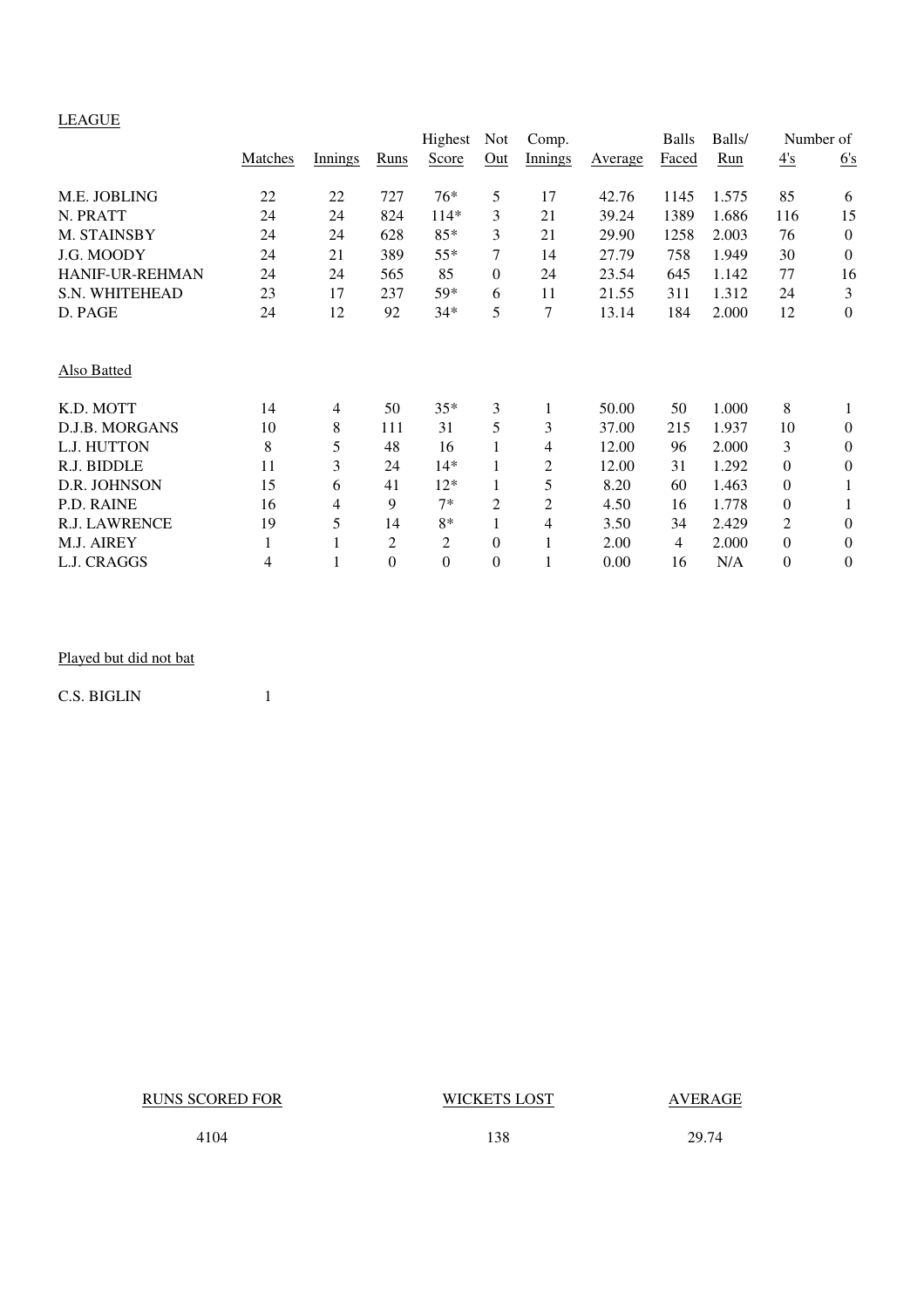|       |       |          |          |          |         | <b>Best</b> | Runs/ | <b>Strike</b> | Number of    |                |
|-------|-------|----------|----------|----------|---------|-------------|-------|---------------|--------------|----------------|
| Balls | Overs | Mdns     | Runs     | Wkts     | Average | Bowling     | Over  | Rate          | Wides        | No Balls       |
| 1893  | 312   | 63       | 970      | 66       | 14.70   | 5-37        | 3.109 | 28.68         | 17           | 4              |
| 878   | 146   | 46       | 360      | 22       | 16.36   | 5-40        | 2.466 | 39.91         | 1            | 1              |
| 800   | 130.5 | 24       | 493      | 24       | 20.54   | $4 - 51$    | 3.778 | 33.33         | 15           | 0              |
| 807   | 134.2 | 34       | 430      | 19       | 22.63   | 4-40        | 3.204 | 42.47         | 1            | $\overline{0}$ |
| 1220  | 194.1 | 26       | 706      | 23       | 30.70   | $4 - 28$    | 3.637 | 53.04         | 39           | 16             |
| 959   | 153   | 19       | 634      | 16       | 39.63   | $5 - 73$    | 4.144 | 59.94         | 36           | 5              |
|       |       |          |          |          |         |             |       |               |              |                |
| 6     | 1     |          | $\Omega$ | 1        | 0.00    | $1 - 0$     | 0.000 | 6.00          | $\mathbf{0}$ | 0              |
| 7     |       | $\theta$ | 1        |          | 1.00    | $1 - 1$     | 1.000 | 7.00          | 1            | $\overline{0}$ |
| 18    | 3     |          | 13       | 1        | 13.00   | $1 - 13$    | 4.333 | 18.00         | 0            | 0              |
| 20    | 3.1   |          | 13       | $\theta$ | N/A     | $0 - 4$     | 4.194 | N/A           |              | $\overline{0}$ |
|       |       |          |          |          |         |             |       |               |              |                |

### **Catches Catches**

| D. PAGE            | J.G. MOODY     | L.J. CRAGGS |  |
|--------------------|----------------|-------------|--|
| <b>M. STAINSBY</b> | R.J. BIDDLE    | K.D. MOTT   |  |
| S.N. WHITEHEAD     | L.J. HUTTON    | P.D. RAINE  |  |
| HANIF-UR-REHMAN    | R.J. LAWRENCE  |             |  |
| D.R. JOHNSON       | D.J.B. MORGANS |             |  |
| N. PRATT           |                |             |  |

### **Stumpings**

D. PAGE 6

M.E. JOBLING 6

RUNS SCORED AGAINST WICKETS TAKEN AVERAGE

3867 182 21.25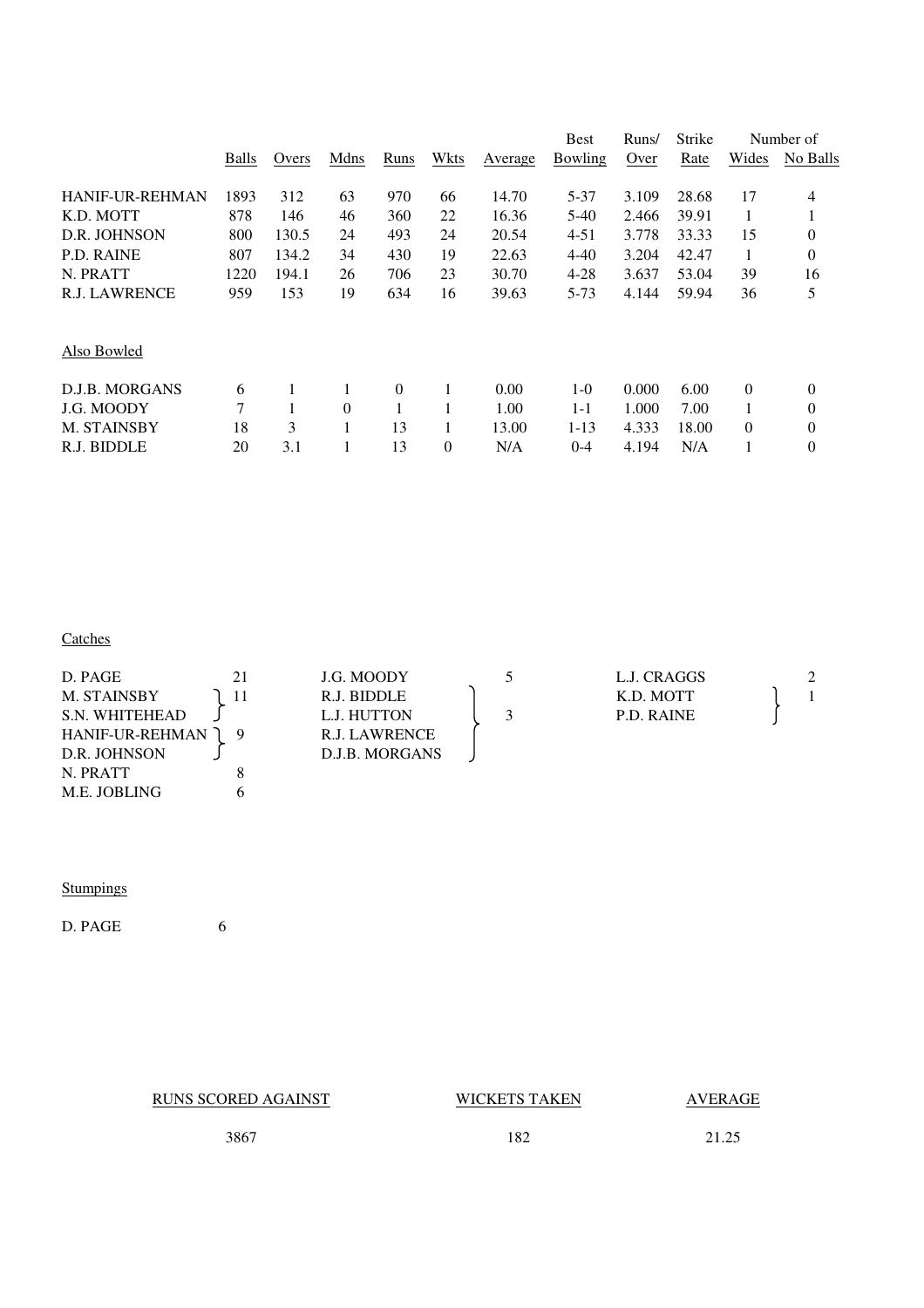### **CUPS**

|                      |                | Highest<br>Not<br>Comp. |                |          | <b>Balls</b>     | Balls/   | Number of      |       |       |          |                  |
|----------------------|----------------|-------------------------|----------------|----------|------------------|----------|----------------|-------|-------|----------|------------------|
|                      | Matches        | Innings                 | Runs           | Score    | Out              | Innings  | <b>Average</b> | Faced | Run   | 4's      | 6's              |
| S.N. WHITEHEAD       | 8              | 8                       | 164            | 66*      | 4                | 4        | 41.00          | 148   | 0.902 | 13       | 5                |
| M. STAINSBY          | 9              | 8                       | 219            | 46       | $\mathbf{0}$     | 8        | 27.38          | 267   | 1.219 | 20       | $\mathbf{2}$     |
| N. PRATT             | 9              | 9                       | 194            | 69       | $\mathbf{0}$     | 9        | 21.56          | 286   | 1.474 | 16       | $\mathfrak{Z}$   |
| HANIF-UR-REHMAN      | 9              | 9                       | 168            | 54       | $\boldsymbol{0}$ | 9        | 18.67          | 151   | 0.899 | 26       | 5                |
| J.G. MOODY           | 9              | 8                       | 97             | 22       | $\mathbf{1}$     | 7        | 13.86          | 132   | 1.361 | 3        | 1                |
| Also Batted          |                |                         |                |          |                  |          |                |       |       |          |                  |
| <b>R.J. LAWRENCE</b> | 7              | 3                       | 30             | $29*$    | 2                |          | 30.00          | 25    | 0.833 | 5        | $\theta$         |
| M.E. JOBLING         | $\overline{2}$ | 2                       | 55             | 45       | $\boldsymbol{0}$ | 2        | 27.50          | 65    | 1.182 | 6        | $\theta$         |
| D. PAGE              | 6              | 4                       | 18             | $5*$     | 3                |          | 18.00          | 16    | 0.889 |          | $\theta$         |
| S. GOUGH             | 4              | 3                       | 24             | 19       | 1                | 2        | 12.00          | 23    | 0.958 |          |                  |
| D.J.B. MORGANS       | 6              | 5                       | 19             | $7*$     | 2                | 3        | 6.33           | 43    | 2.263 | $\Omega$ | $\theta$         |
| R.J. BIDDLE          | $\overline{c}$ | 2                       | 4              | 3        | 1                |          | 4.00           | 12    | 3.000 | $\Omega$ | $\theta$         |
| N.R. FENWICK         | 6              | 1                       | $\theta$       | $\theta$ | $\mathbf{0}$     |          | 0.00           | 1     | N/A   | $\Omega$ | $\overline{0}$   |
| M. RIPLEY            | 2              |                         | $\overline{0}$ | $\theta$ | $\mathbf{0}$     |          | 0.00           | 3     | N/A   | $\Omega$ | $\theta$         |
| A. WHITEHEAD         |                |                         | 0              | $0*$     | $\mathbf{1}$     | $\theta$ | N/A            | 2     | N/A   | $\Omega$ | $\theta$         |
| D. ALDERSON          |                |                         | 3              | $3*$     | 1                | $\theta$ | N/A            | 6     | 2.000 | $\theta$ | $\boldsymbol{0}$ |
| L.J. HUTTON          | 4              |                         | $\overline{0}$ | $0*$     | 1                | $\theta$ | N/A            | 1     | N/A   | $\theta$ | $\theta$         |
|                      |                |                         |                |          |                  |          |                |       |       |          |                  |

### Played but did not Bat

| <b>P. BUXTON</b>    |                |
|---------------------|----------------|
| <b>P.J. BENTLEY</b> | 3              |
| L.J. CRAGGS         | $\mathfrak{D}$ |
| <b>B. WARD</b>      | $\mathfrak{D}$ |
| <b>M. DOBINSON</b>  | 1              |
| E. BLENCH           |                |
| C. OWEN             |                |
|                     |                |

RUNS SCORED FOR WICKETS LOST AVERAGE

1135 49 23.16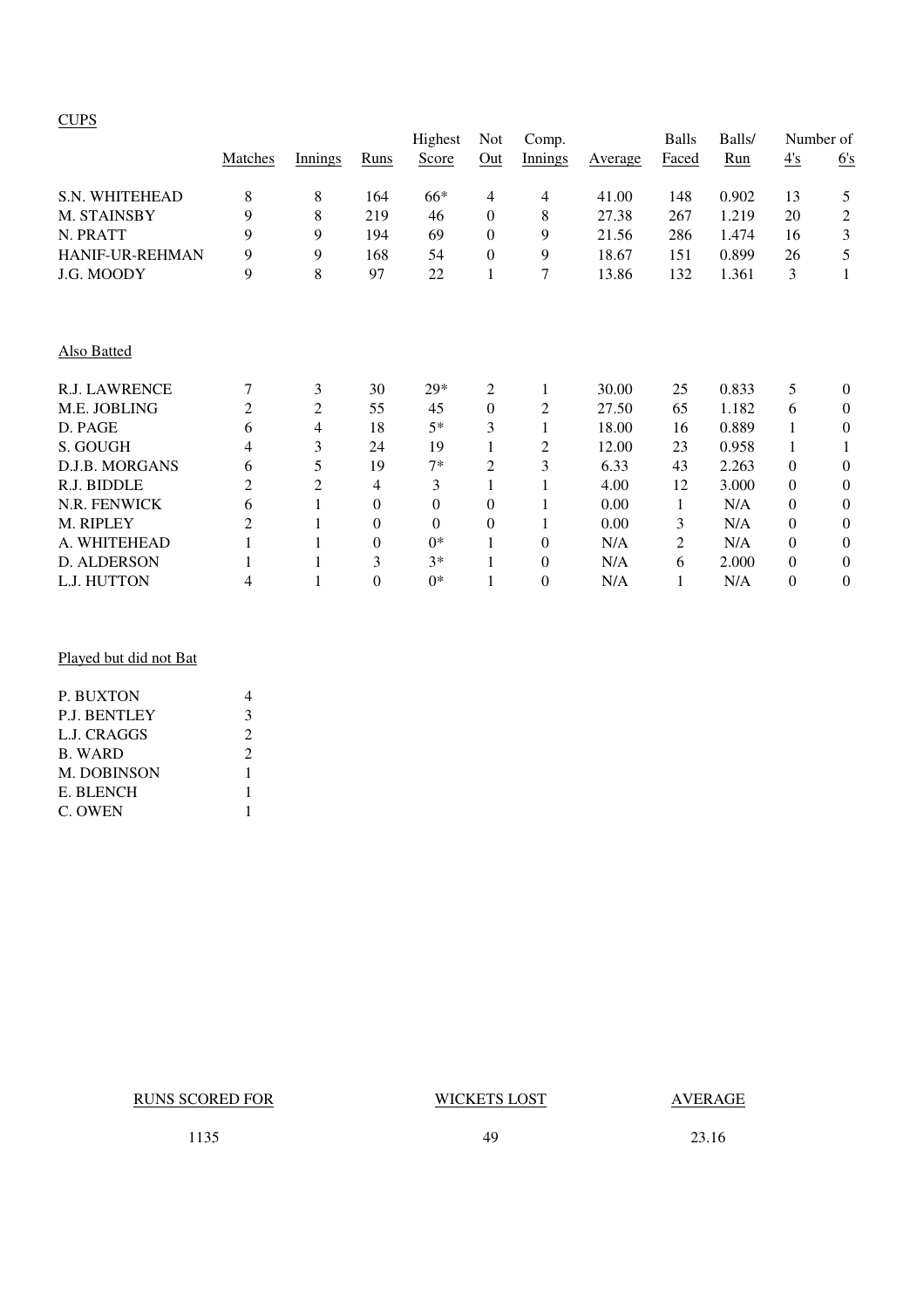|       |       |                  |      |                |         | <b>Best</b> | Runs/  | Strike |                | Number of        |
|-------|-------|------------------|------|----------------|---------|-------------|--------|--------|----------------|------------------|
| Balls | Overs | Mdns             | Runs | Wkts           | Average | Bowling     | Over   | Rate   | Wides          | No Balls         |
| 26    | 4     | $\boldsymbol{0}$ | 35   | 4              | 8.75    | $3-9$       | 8.750  | 6.50   | 2              | $\boldsymbol{0}$ |
| 65    | 10    |                  | 46   | 4              | 11.50   | $3 - 31$    | 4.600  | 16.25  | 4              |                  |
| 281   | 44    | $\theta$         | 224  | 11             | 20.36   | $3-42$      | 5.091  | 25.55  | 13             | 4                |
| 207   | 33.3  | 1                | 209  | 6              | 34.83   | $2 - 15$    | 6.276  | 34.50  | 6              | $\Omega$         |
| 255   | 42    | 4                | 228  | 5              | 45.60   | $3 - 32$    | 5.429  | 51.00  | $\overline{2}$ |                  |
|       |       |                  |      |                |         |             |        |        |                |                  |
| 12    | 2     | $\theta$         | 17   | 1              | 17.00   | $1 - 17$    | 8.500  | 12.00  | $\theta$       | $\theta$         |
| 59    | 9.2   | $\overline{0}$   | 55   | 2              | 27.50   | $2 - 23$    | 5.978  | 29.50  | 3              | 0                |
| 18    | 3     | $\theta$         | 32   | 1              | 32.00   | $1 - 32$    | 10.667 | 18.00  | $\Omega$       | $\theta$         |
| 145   | 23    |                  | 128  | 2              | 64.00   | $1 - 18$    | 5.565  | 72.50  | 6              |                  |
| 73    | 12.1  | $\overline{0}$   | 59   | $\overline{0}$ | N/A     | $0 - 8$     | 4.876  | N/A    | $\overline{0}$ | 0                |
| 5     | 0.5   | $\theta$         | 9    | $\theta$       | N/A     | $0-9$       | 18.000 | N/A    | $\overline{0}$ | $\overline{0}$   |
|       |       |                  |      |                |         |             |        |        |                |                  |

### **Catches**

| J.G. MOODY             | L.J. HUTTON    |  |
|------------------------|----------------|--|
| D. PAGE                | M.E. JOBLING   |  |
| N. PRATT               | R.J. LAWRENCE  |  |
| <b>HANIF-UR-REHMAN</b> | M. RIPLEY      |  |
|                        | B. WARD        |  |
|                        | S.N. WHITEHEAD |  |

### **Stumpings**

RUNS SCORED AGAINST WICKETS TAKEN AVERAGE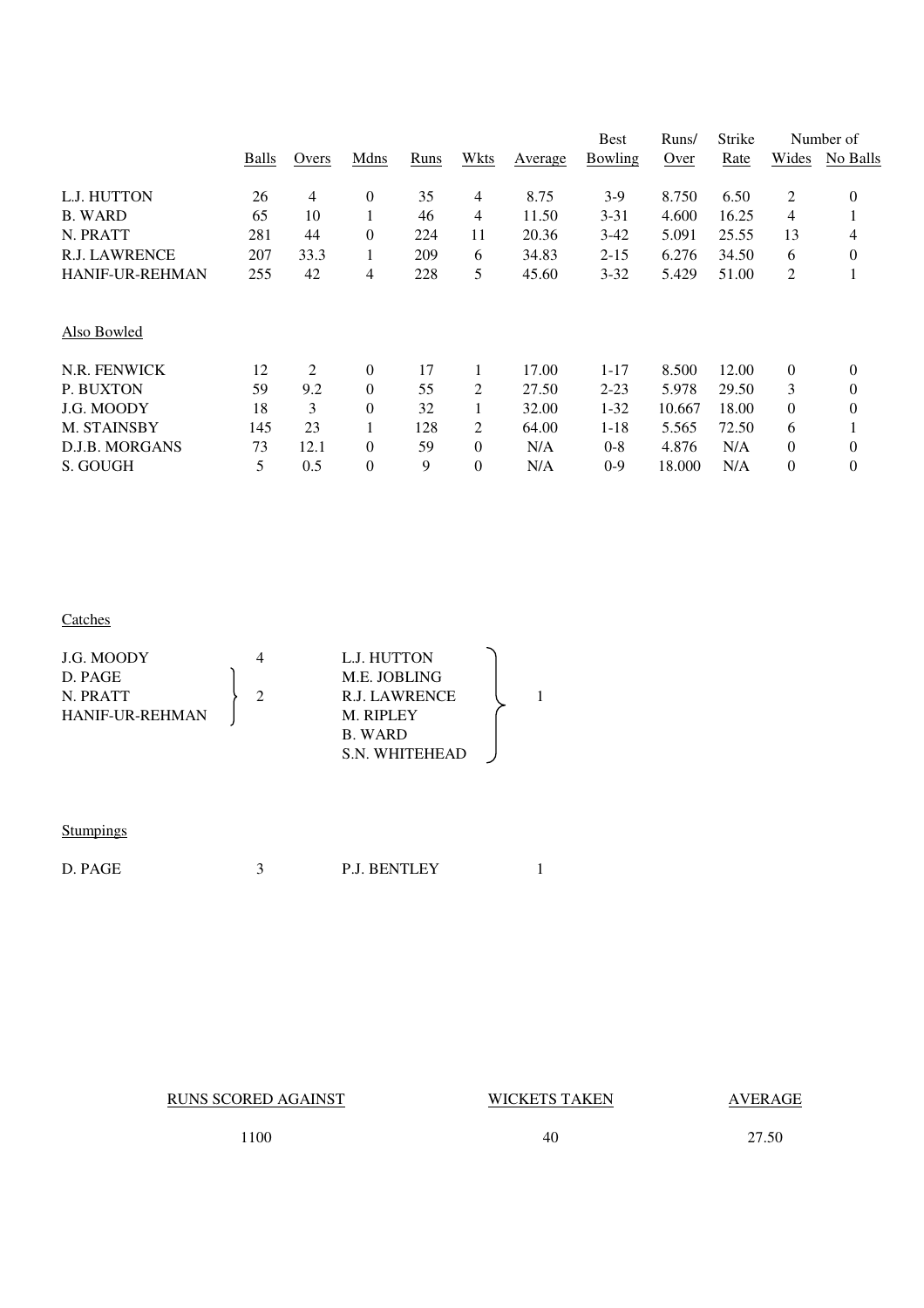| 50's |                                  |    | M. STAINSBY 85* v MIDDLESBROUGH (H) LEAGUE 50 off 57 balls |     |               |     |
|------|----------------------------------|----|------------------------------------------------------------|-----|---------------|-----|
|      | HANIF-UR-REHMAN 85               |    | <b>v RICHMONDSHIRE</b>                                     | (H) | LEAGUE        | 36  |
|      | M. STAINSBY                      |    | 78* v RICHMONDSHIRE                                        | (A) | LEAGUE        | 92  |
|      |                                  |    | M.E. JOBLING 76* v RICHMONDSHIRE                           | (H) | LEAGUE        | 42  |
|      | N. PRATT                         | 76 | <b>v RICHMONDSHIRE</b>                                     | (H) | LEAGUE        | 63  |
|      | M.E. JOBLING $76*$ v THORNABY    |    |                                                            | (A) | LEAGUE        | 85  |
|      |                                  |    | HANIF-UR-REHMAN 75 v MIDDLESBROUGH                         | (A) | LEAGUE        | 62  |
|      | N. PRATT                         |    | 71* v WOLVISTON                                            | (H) | LEAGUE        | 93  |
|      | N. PRATT                         | 70 | v REDCAR                                                   | (A) | LEAGUE        | 104 |
|      | N. PRATT                         |    | 69 v EVENWOOD                                              | (N) | <b>CUP</b>    | 41  |
|      | M.E. JOBLING                     |    | 67 v THORNABY                                              |     | (H) LEAGUE    | 67  |
|      | S.N. WHITEHEAD                   |    | 66* v MARSKE                                               | (H) | <b>CUP</b>    | 35  |
|      | M. STAINSBY                      |    | 62 v NORMANBY HALL (A) LEAGUE                              |     |               | 97  |
|      | M. STAINSBY                      | 60 | v REDCAR                                                   | (H) | <b>LEAGUE</b> | 83  |
|      | S.N. WHITEHEAD                   |    | 59* v NORTHALLERTON (H) LEAGUE                             |     |               | 68  |
|      | M.E. JOBLING                     |    | 58 v NORMANBY HALL (A) LEAGUE                              |     |               | 83  |
|      | N. PRATT                         |    | 56 v HARTLEPOOL                                            | (H) | LEAGUE        | 107 |
|      | J.G. MOODY                       |    | 55* v THORNABY                                             | (H) | <b>LEAGUE</b> | 68  |
|      | HANIF-UR-REHMAN 54 v DAWDON      |    |                                                            | (A) | <b>CUP</b>    | 18  |
|      | M.E. JOBLING                     |    | 54 v WOLVISTON                                             | (A) | LEAGUE        | 72  |
|      | HANIF-UR-REHMAN 53 v MARSKE      |    |                                                            | (A) | LEAGUE        | 46  |
|      | M.E. JOBLING                     |    | 53 v MARSKE                                                | (A) | LEAGUE        | 51  |
|      | N. PRATT                         |    | 53 v SALTBURN                                              | (H) | LEAGUE        | 94  |
|      | HANIF-UR-REHMAN 52 v GUISBOROUGH |    |                                                            | (H) | <b>LEAGUE</b> | 48  |

### FASTEST 50

| HANIF-UR-REHMAN 54 v DAWDON |  | $(A)$ CUP | off 18 balls |
|-----------------------------|--|-----------|--------------|
|                             |  |           |              |

### HIGHEST LEAGUE PARTNERSHIPS

| 1st              | <b>WICKET</b> | 87  | <b>v RICHMONDSHIRE</b> | $(A)$ N. PRATT      |        | M. STAINSBY            | 143 balls |
|------------------|---------------|-----|------------------------|---------------------|--------|------------------------|-----------|
| 2nd              | <b>WICKET</b> |     | 104 v RICHMONDSHIRE    | $(H)$ N. PRATT      | $^{+}$ | <b>HANIF-UR-REHMAN</b> | 80 balls  |
| 3rd              | <b>WICKET</b> |     | 117 v NORMANBY HALL    | (A) M. STAINSBY     | $+$    | M.E. JOBLING           | 164 balls |
| 4th              | <b>WICKET</b> | 121 | <b>v THORNABY</b>      | (H) M.E. JOBLING    | $+$    | J.G. MOODY             | 145 balls |
| 5th              | <b>WICKET</b> |     | 59 v MIDDLESBROUGH     | (A) HANIF-UR-REHMAN | $+$    | J.G. MOODY             | 101 balls |
| 6th              | <b>WICKET</b> |     | 31* v GUISBOROUGH      | (A) S.N. WHITEHEAD  | $+$    | D.J.B. MORGANS         | 34 balls  |
| 6th              | <b>WICKET</b> | 31. | <b>v BLACKHALL</b>     | (H) M.E. JOBLING    | $^{+}$ | D. PAGE                | 44 balls  |
| 7th              | <b>WICKET</b> | 40  | <b>v SALTBURN</b>      | (A) M.E. JOBLING    | $+$    | D. PAGE                | 70 balls  |
| 8th              | <b>WICKET</b> | 39* | <b>v HARTLEPOOL</b>    | (H) J.G. MOODY      | $+$    | R.J. BIDDLE            | 32 balls  |
| 9th              | <b>WICKET</b> | 18* | <b>v BLACKHALL</b>     | $(A)$ D. PAGE       | $+$    | R.J. LAWRENCE          | 8 balls   |
| 10 <sub>th</sub> | <b>WICKET</b> |     | 22* v DARLINGTON RA    | (H) K.D. MOTT       | $+$    | P.D. RAINE             | 23 balls  |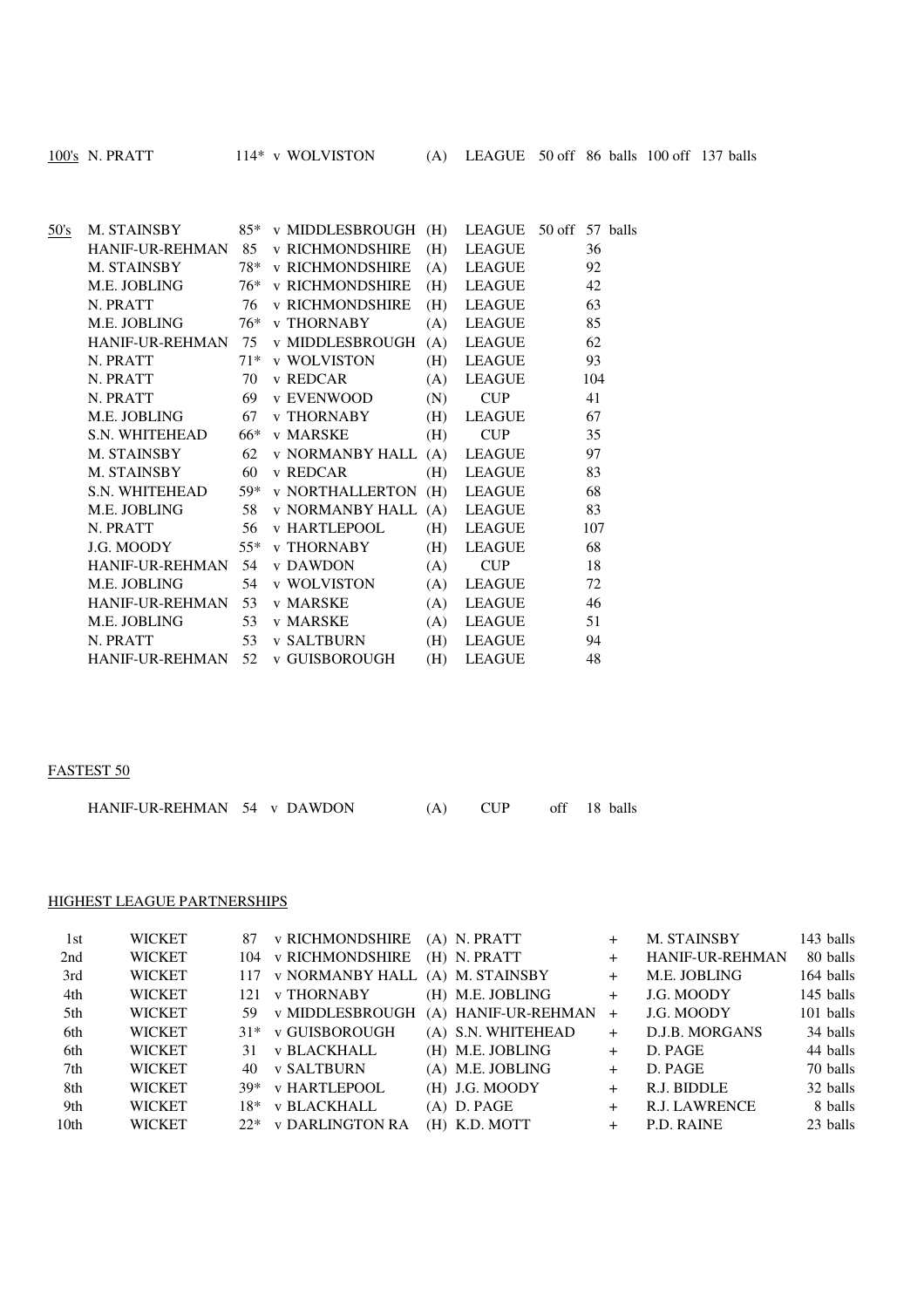### LEAGUE

|                 | <b>BOWLED</b> | <b>CAUGHT</b> | L.B.W. | <b>STUMPED</b> | <b>RUN OUT</b> |
|-----------------|---------------|---------------|--------|----------------|----------------|
| HANIF-UR-REHMAN | 4             | 15            |        |                |                |
| N. PRATT        | 11            |               |        |                |                |
| M. STAINSBY     |               | 14            |        |                |                |
| M.E. JOBLING    |               |               |        |                |                |
| J.G. MOODY      |               |               |        |                |                |
| S.N. WHITEHEAD  |               |               |        |                |                |
| D. PAGE         |               |               |        |                |                |
| D.R. JOHNSON    |               |               |        |                |                |
| L.J. HUTTON     |               |               |        |                |                |
| R.J. LAWRENCE   |               |               |        |                |                |
| D.J.B. MORGANS  |               |               |        |                |                |
| R.J. BIDDLE     |               |               |        |                |                |
| P.D. RAINE      |               |               |        |                |                |
| M.J. AIREY      |               |               |        |                |                |
| L.J. CRAGGS     |               |               |        |                |                |
| K.D. MOTT       |               |               |        |                |                |
|                 | 44            | 66            | 14     | 5              | 8              |

### **CUP**

|                        | 21 |  |  |
|------------------------|----|--|--|
| <b>R.J. LAWRENCE</b>   |    |  |  |
| R.J. BIDDLE            |    |  |  |
| N.R. FENWICK           |    |  |  |
| M. RIPLEY              |    |  |  |
| D. PAGE                |    |  |  |
| S. GOUGH               |    |  |  |
| M.E. JOBLING           |    |  |  |
| D.J.B. MORGANS         |    |  |  |
| S.N. WHITEHEAD         |    |  |  |
| J.G. MOODY             |    |  |  |
| M. STAINSBY            |    |  |  |
| N. PRATT               |    |  |  |
| <b>HANIF-UR-REHMAN</b> |    |  |  |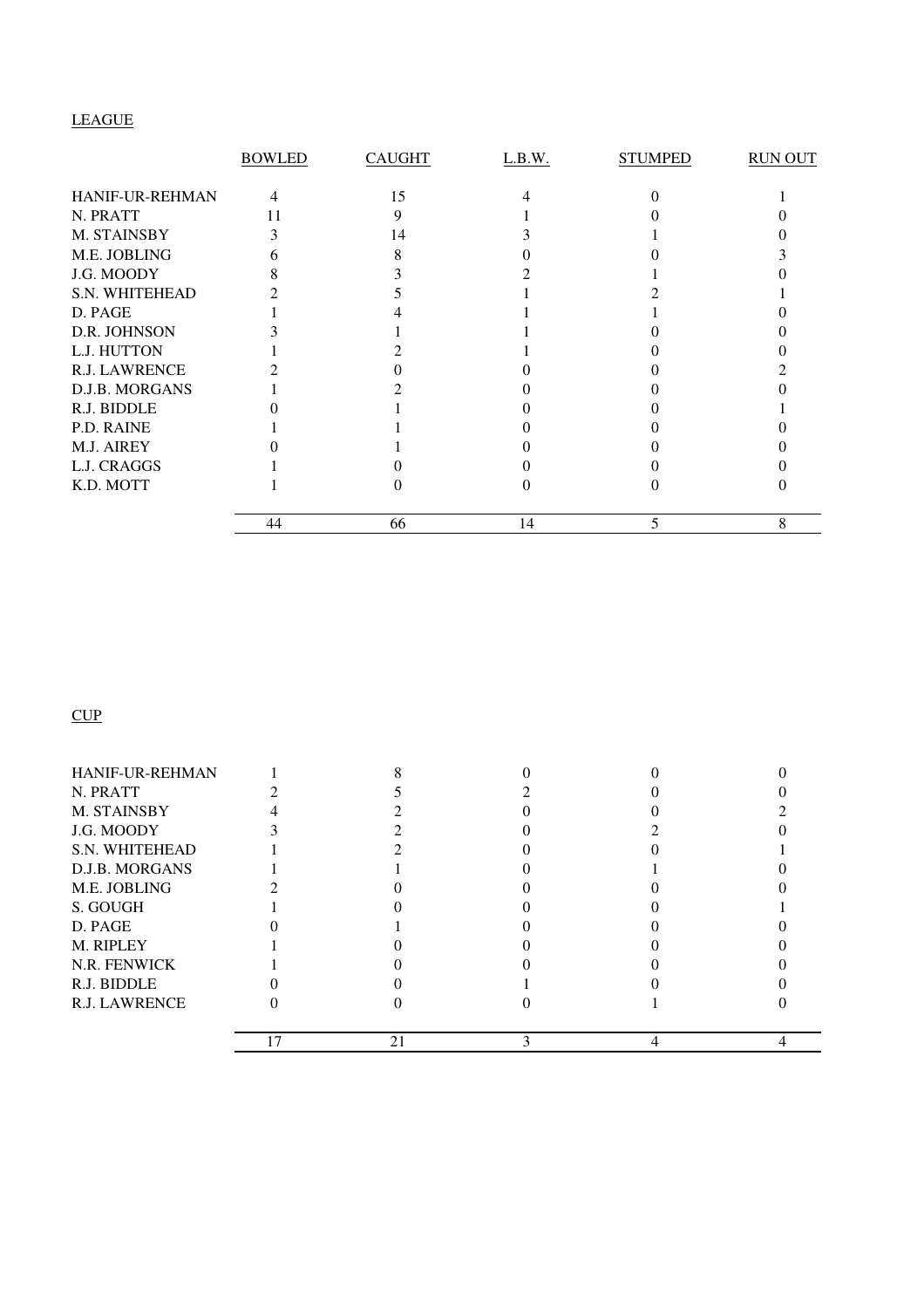| <b>HANIF-UR-REHMAN</b> | $5 - 37$                            | $\mathbf{V}$         | <b>GUISBOROUGH</b>   | (H)                                  | <b>LEAGUE</b> |
|------------------------|-------------------------------------|----------------------|----------------------|--------------------------------------|---------------|
| K.D. MOTT              | 5-40                                | $\mathbf{V}$         | <b>MIDDLESBROUGH</b> | (A)                                  | <b>LEAGUE</b> |
| <b>HANIF-UR-REHMAN</b> | $5-47$                              | $\mathbf{V}$         | <b>THORNABY</b>      | (A)                                  | <b>LEAGUE</b> |
| <b>HANIF-UR-REHMAN</b> | $5 - 50$                            | $\mathbf{V}$         | <b>THORNABY</b>      | (H)                                  | <b>LEAGUE</b> |
| <b>R.J. LAWRENCE</b>   | $5 - 73$                            | $\mathbf{V}$         | <b>BLACKHALL</b>     | (H)                                  | <b>LEAGUE</b> |
|                        |                                     |                      |                      |                                      |               |
|                        |                                     |                      |                      |                                      | <b>LEAGUE</b> |
|                        |                                     | $\mathbf{V}$         |                      |                                      | <b>LEAGUE</b> |
| N. PRATT               | $4 - 28$                            | $\mathbf{V}$         | <b>NORTHALLERTON</b> | (A)                                  | <b>LEAGUE</b> |
| <b>HANIF-UR-REHMAN</b> | $4 - 38$                            | $\mathbf{V}$         | <b>WOLVISTON</b>     | (H)                                  | <b>LEAGUE</b> |
| P.D. RAINE             | $4 - 40$                            | $\mathbf{V}$         | <b>MIDDLESBROUGH</b> | (A)                                  | <b>LEAGUE</b> |
| <b>HANIF-UR-REHMAN</b> | $4 - 42$                            | $\mathbf{V}$         | <b>NORMANBY HALL</b> | (A)                                  | <b>LEAGUE</b> |
| <b>HANIF-UR-REHMAN</b> | $4 - 43$                            | $\mathbf{V}$         | <b>REDCAR</b>        | (A)                                  | <b>LEAGUE</b> |
| P.D. RAINE             | $4 - 45$                            | $\mathbf{V}$         | <b>SALTBURN</b>      | (H)                                  | <b>LEAGUE</b> |
| D.R. JOHNSON           | $4 - 51$                            | $\mathbf{V}$         | <b>HARTLEPOOL</b>    | (A)                                  | <b>LEAGUE</b> |
| <b>HANIF-UR-REHMAN</b> | $4 - 56$                            | $\mathbf{V}$         | <b>REDCAR</b>        | (H)                                  | <b>LEAGUE</b> |
| <b>HANIF-UR-REHMAN</b> | $4 - 65$                            | $\mathbf{V}$         | <b>RICHMONDSHIRE</b> | (A)                                  | <b>LEAGUE</b> |
| <b>HANIF-UR-REHMAN</b> | $4 - 70$                            | $\mathbf{V}$         | <b>MIDDLESBROUGH</b> | (H)                                  | <b>LEAGUE</b> |
|                        | <b>HANIF-UR-REHMAN</b><br>K.D. MOTT | $4 - 16$<br>$4 - 24$ | $\mathbf{V}$         | <b>WOLVISTON</b><br><b>WOLVISTON</b> | (A)<br>(A)    |

## LEAGUE

|                 | <b>BOWLED</b> | <b>CAUGHT</b> | L.B.W.   | <b>STUMPED</b> |
|-----------------|---------------|---------------|----------|----------------|
| HANIF-UR-REHMAN | 26            | 28            | 9        | 3              |
| D.R. JOHNSON    | 6             | 17            |          | 0              |
| N. PRATT        | 8             | 14            |          |                |
| K.D. MOTT       |               | 11            |          |                |
| P.D. RAINE      |               | 16            |          |                |
| R.J. LAWRENCE   | 8             | 8             | 0        |                |
| D.J.B. MORGANS  | $\Omega$      |               | $^{(1)}$ |                |
| J.G. MOODY      | $\theta$      |               | $\Omega$ |                |
| M. STAINSBY     | $\mathbf{0}$  | $\theta$      | 0        |                |
|                 | 56            | 96            | 15       | 6              |
| <b>CUPS</b>     |               |               |          |                |
| N. PRATT        |               |               |          |                |
| R.J. LAWRENCE   |               |               |          |                |
| HANIF-UR-REHMAN |               |               |          |                |
| L.J. HUTTON     | 5             | 3             | 2        |                |
| <b>B. WARD</b>  | $\Omega$      | 4             |          |                |
| P. BUXTON       | 2             | 3             | 0        |                |
| M. STAINSBY     |               | 2             | 0        |                |
| N.R. FENWICK    | 2             | 2             |          |                |
| J.G. MOODY      | $\Omega$      |               |          |                |
|                 |               | $\Omega$      | 0        |                |
|                 |               | 0             | 0        | 0              |
|                 | $\Omega$      |               | 0        | 0              |
|                 | 12            | 16            | 4        | $\overline{4}$ |